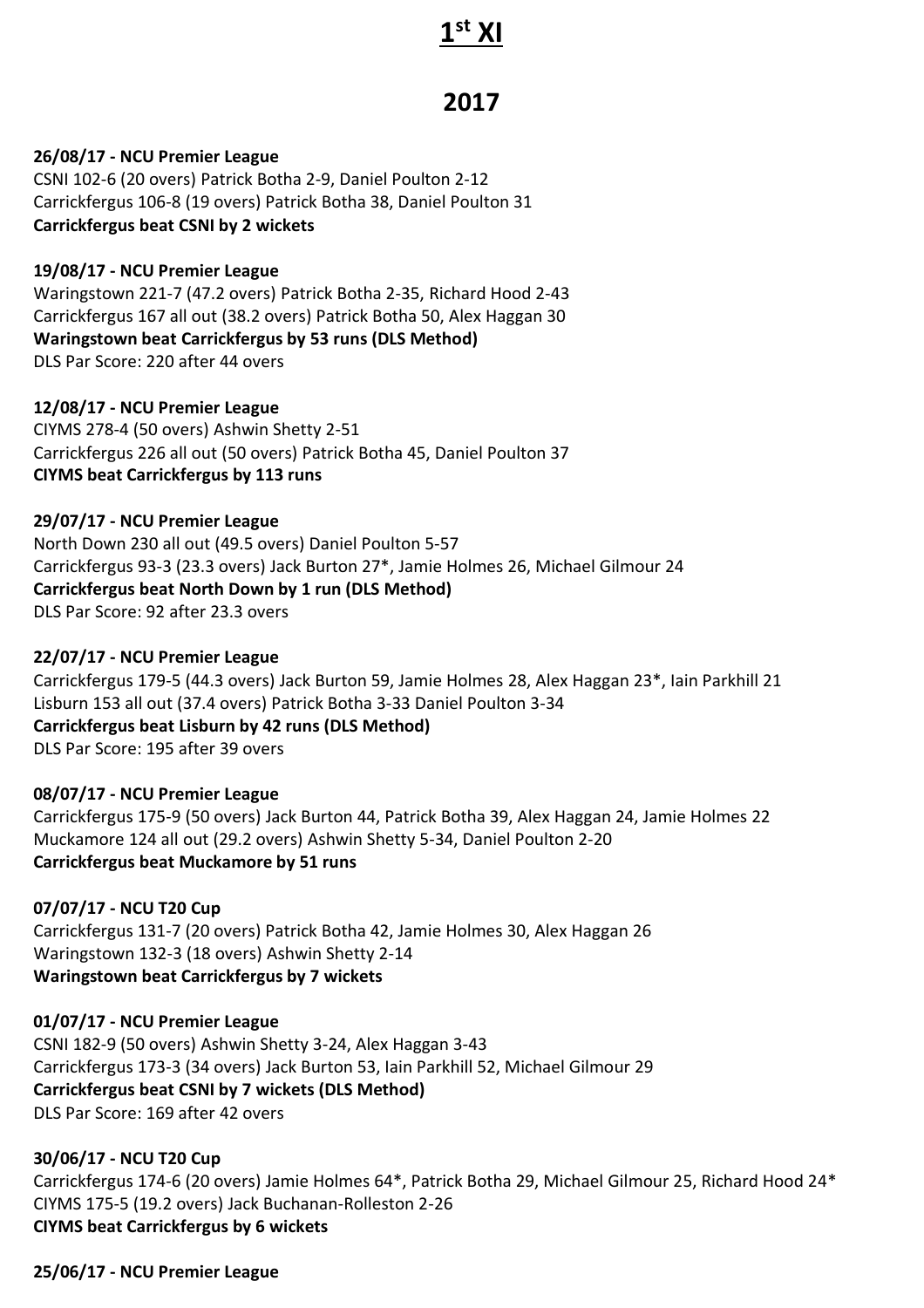Carrickfergus 241 all out (50 overs) Patrick Botha 75, Ryan Eagleson 47, Alex Haggan 22 Instonians 242-7 (48 overs) Daniel Poulton 2-30, Ryan Eagleson 2-31 **Instonians beat Carrickfergus by 3 wickets**

# **24/06/17 - NCU Premier League**

Carrickfergus 247-6 (50 overs) Jamie Holmes 69\*, Alex Haggan 59, Jack Burton 35, Iain Parkhill 28 Waringstown 248-3 (45.5 overs) Anthony Martin 2-38 **Waringstown beat Carrickfergus by 7 wickets**

#### **18/06/17 - NCU Premier League**

Carrickfergus 226 all out (50 overs) Patrick Botha 63, Jamie Holmes 54, Iain Parkhill 28 CIYMS 229-4 (45.2 overs) Patrick Botha 2-23 **CIYMS beat Carrickfergus by 6 wickets**

#### **02/06/17 - NCU T20 Cup**

Carrickfergus 107-8 (20 overs) Patrick Botha 39 Waringstown 110-4 (18.5 overs) Daniel Poulton 2-15 **Waringstown beat Carrickfergus by 6 wickets**

#### **27/05/17 - NCU Premier League**

North Down 253 all out (49.3 overs) Alex Haggan 4-51, Daniel Poulton 3-49, Jamie Holmes 2-40 Carrickfergus 171 all out (43.2 overs) Ryan Eagleson 58, Jamie Holmes 28, Michael Gilmour 25 **North Down beat Carrickfergus by 82 runs**

#### **20/05/17 - NCU Challenge Cup**

CSNI 259-6 (50 overs) Jamie Holmes 2-20, Patrick Botha 2-27 Carrickfergus 252 all out (49.2 overs) Alex Haggan 75, Daniel Poulton 64, Iain Parkhill 39, Michael Gilmour 22 **CSNI beat Carrickfergus by 7 runs**

#### **19/05/17 - NCU T20 Cup**

Carrickfergus 118-7 (20 overs) Daniel Poulton 30\*, Michael Gilmour 21 North Down 118-5 (20 overs) Patrick Botha 2-18, Alex Haggan 2-23 **North Down beat Carrickfergus on fewer wickets lost**

#### **13/05/17 - Irish Senior Cup**

Phoenix 312-8 (50 overs) Anthony Martin 2-32, Stephen Grant 2-51 Carrickfergus 181 all out (45.3 overs) Iain Parkhill 59\*, Ashwin Shetty 50 **Phoenix beat Carrickfergus by 131 runs**

**12/05/17 - NCU T20 Cup** Carrickfergus 127-1 (13 overs) Michael Gilmour 73\*, Patrick Botha 29\* North Down **Match abandoned due to rain - No Result**

**06/05/17 - NCU Premier League** Lisburn 298-5 (50 overs) Daniel Poulton 3-37 Carrickfergus 300-5 (46.5 overs) Patrick Botha 106, Daniel Poulton 103\*, Ryan Eagleson 32\*, Jamie Holmes 24 **Carrickfergus beat Lisburn by 5 wickets**

**01/05/17 - NCU T20 Cup** Carrickfergus 154-6 (20 overs) Iain Parkhill 31, Ryan Eagleson 30\*, Michael Gilmour 28, Jamie Holmes 20 CIYMS 156-1 (18.2 overs) Ryan Eagleson 1-28 **CIYMS beat Carrickfergus by 9 wickets**

**29/04/17 - NCU Premier League**